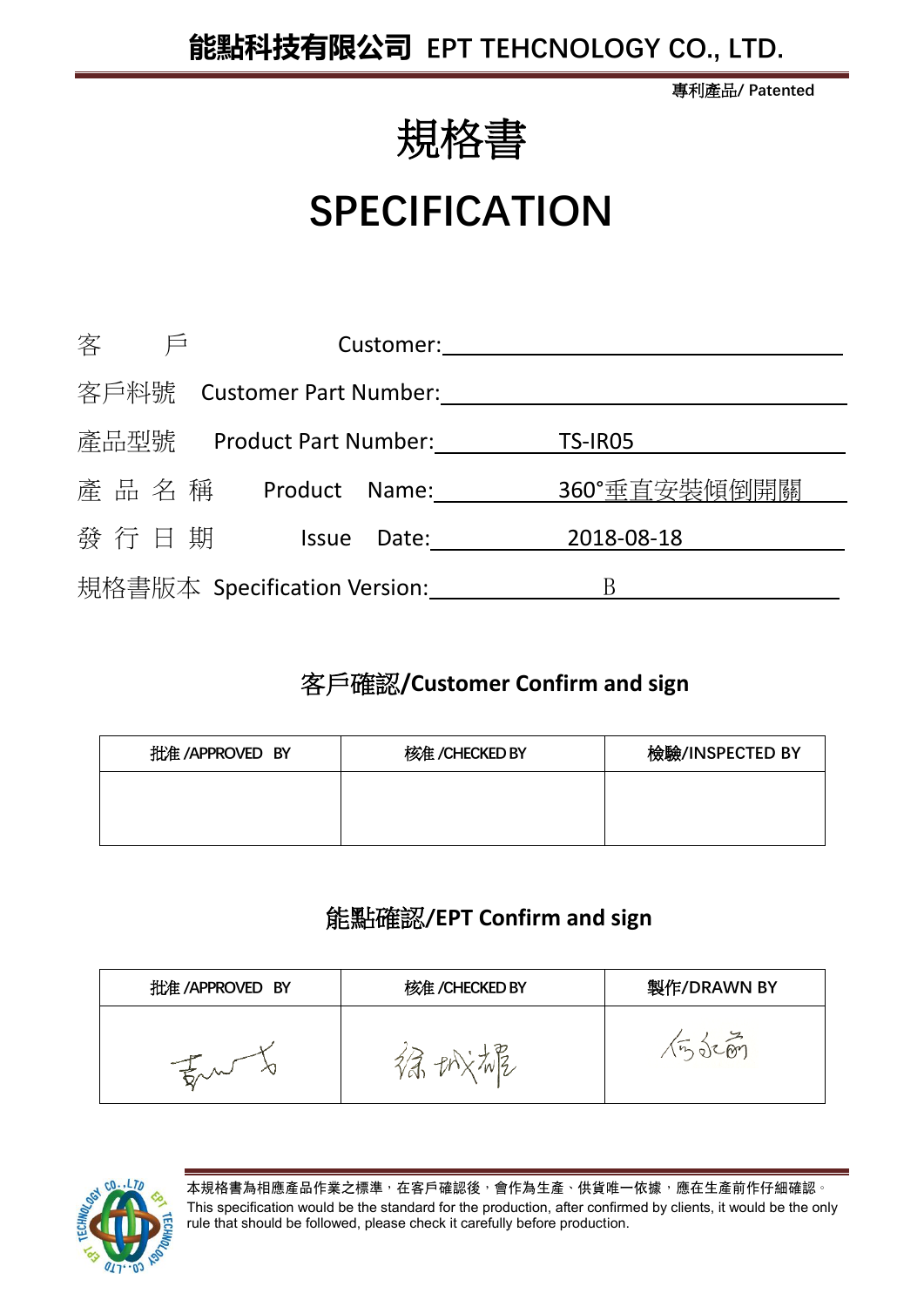# 目錄頁/Table of Content

- 1. 修訂記錄/Revision History
- 2. 應用領域/Application
- 3. 產品特徵/General Features
- 4. 絕對參數/Absolute maximum ratings
- 5. 光電參數/Electro-Optical Characteristics
- 6. 推薦應用電路/Recommended Application Circuit
- 7. 尺寸規格/Outline Drawing
- 8. 動作角度/Action Angles

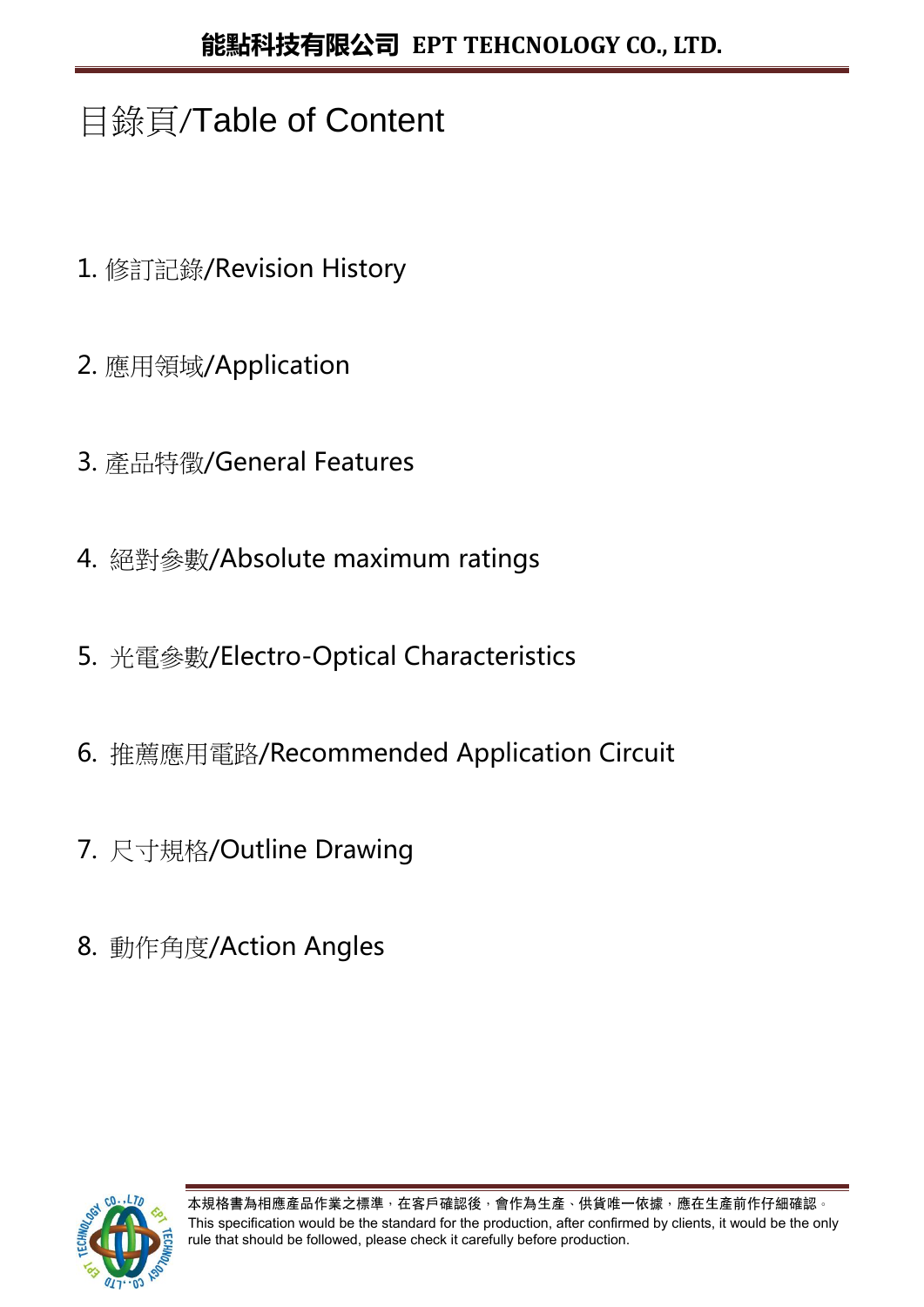#### **2.** 應用領域**/Application**

| 加熱器   | Heaters,                |
|-------|-------------------------|
| 雷慰斗   | <b>Electrical Irons</b> |
| 風扇    | Fans,                   |
| 空氣淨化器 | <b>Air Purifiers</b>    |
| 加濕器   | Humidifiers,            |
| 冷卻風機  | Cooling Fans.           |
|       |                         |

立式空調或傾倒保護的電器及設備 Air Conditions or other appliances that need to be protected from tipping.

#### **3.** 產品特徵**/Product features**

| 傾倒與恢復精度高        | High precision in detecting tipping angle                     |
|-----------------|---------------------------------------------------------------|
| 反應速度快           | Fast response time                                            |
| 高靈敏度            | High sensitivity                                              |
| 體積小、成本低         | Small in size and low in cost                                 |
| 符合安規標準要求        | Satisfying the requirements in Safety Standards               |
| 符合相關 RoHS 的相關法規 | This product itself will remain within RoHS compliant version |

#### 4. 絕對參數**/Absolute maximum ratings (Ta=25**℃**)**

|                                                       | 參數/Parameter               | 標記/Symbol            | 極限值/Limit   | 單位/Units     |
|-------------------------------------------------------|----------------------------|----------------------|-------------|--------------|
|                                                       | 正向電流/Forward Current       | $\vert_{\mathsf{F}}$ | 20          | mA           |
|                                                       | 逆向電壓/Reverse Voltage       | $V_{R}$              | 5           | $\vee$       |
| 發射端/Input(IR)                                         | 功耗/Power Dissipation       | P <sub>D</sub>       | 70          | mW           |
|                                                       | 集電極-發射極電壓/C-E Voltage      | <b>V</b> CEO         | 30          | $\vee$       |
|                                                       | 發射極-集電極電壓/E-C Voltage      | VECO                 | 4.5         | $\vee$       |
| 接收端/Output<br>Phototransistor                         | 集電極電流/Collector current    | c                    | 30          | mA           |
|                                                       | 功率/ Power Dissipation      | P <sub>D</sub>       | 80          | mW           |
|                                                       | 工作溫度/Operating Temperature | Topr                 | $-20 - +65$ | $^{\circ}$ C |
| 存儲溫度/Storage Temperature                              |                            | Tstg                 | $-40 - +80$ | $^{\circ}$ C |
| 壽 命/ Working Time<br>※過爐溫度/Lead soldering Temperature |                            | Wtime                | 50000       | h            |
|                                                       |                            | Tsol                 | 250±5       | °С           |

※Time<3s



本規格書為相應產品作業之標準,在客戶確認後,會作為生產、供貨唯一依據,應在生產前作仔細確認。 This specification would be the standard for the production, after confirmed by clients, it would be the only rule that should be followed, please check it carefully before production.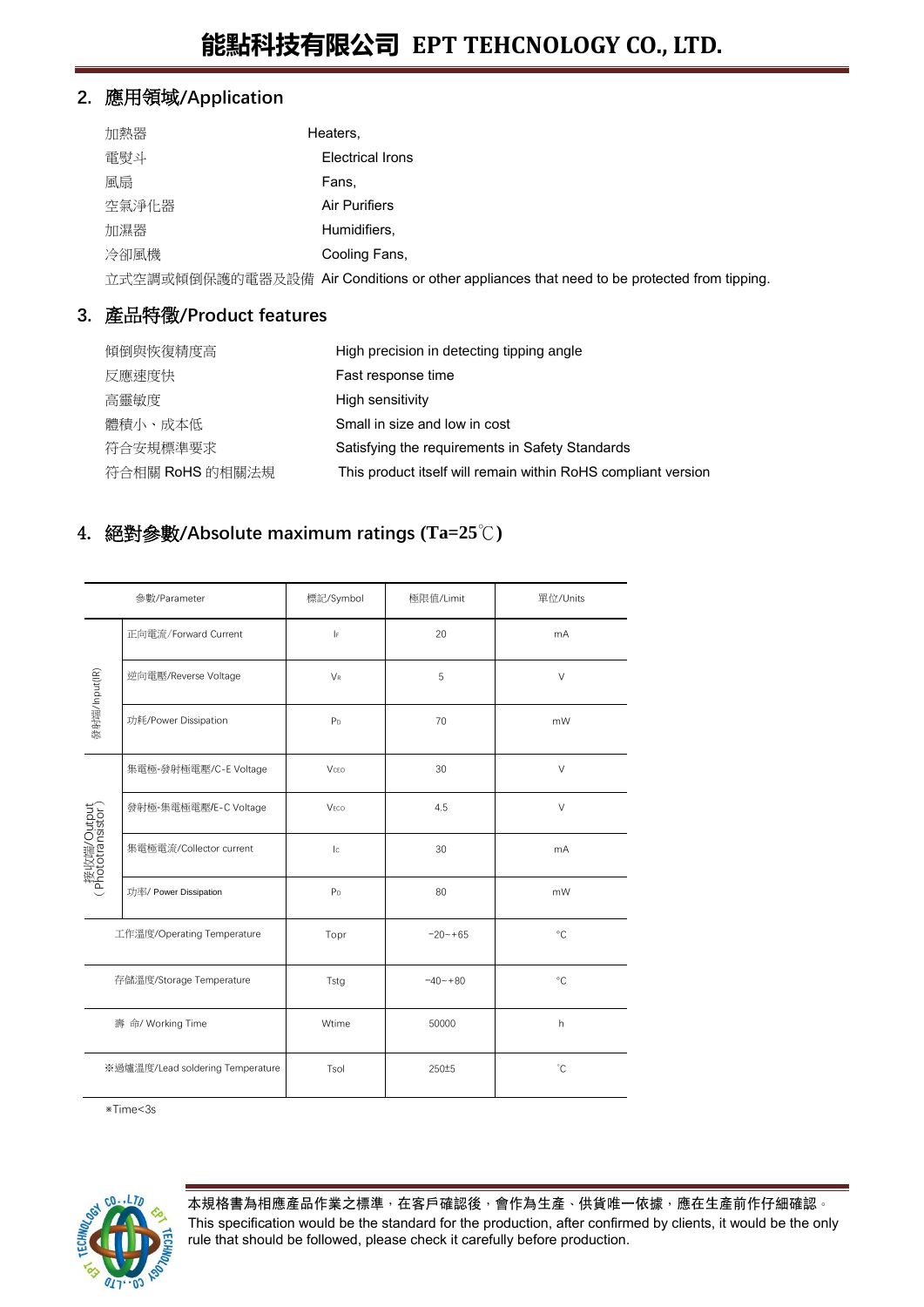#### **5.** 光電參數**/Electro-Optical Characteristics (Ta=25**℃**)**

|                             | 參數/Parameter                | 標記/Symbol    | 最小/Min. | 典型/Typ.      | 最大/Max. | 單位/Units | 條件/Conditions          |
|-----------------------------|-----------------------------|--------------|---------|--------------|---------|----------|------------------------|
| 輸入端/Input                   | 正向電壓/Forward Voltage        | $V_F$        | $ -$    | 1.2          | 1.6     | $\vee$   | $IF = 20mA$            |
|                             | 反向電流/Reverse Current        | $\mathsf{R}$ | $ -$    |              | 10      | uA       | $Vr = 5V$              |
|                             | 波長/Peak wavelength          | $\lambda$ P  | $ -$    | 940          |         | nm       |                        |
| 輸出端<br>Output               | 漏電流/Dark Current            | ICEO         | $ -$    | $\mathbf{1}$ | 100     | nA       | $V_{CF} = 10V$         |
|                             | 飽和電壓/C-E Saturation Voltage | VCE(SAT)     |         |              | 0.4     | $\vee$   | IC=2mA,Ee=1mW/cm2      |
| 特性/Transfer Characteristics | 電流/Collector Current        | IC(ON)       | 0.3     | $ -$         | $- -$   | mA       | VCE=5V,IF=10mA         |
|                             | 漏電流/Leakage Current         | ICEOD        | - -     |              | 1       | uA       | VCE=5V,IF=10mA         |
|                             | 上升時間/Rise time              | Tr           | $ -$    | 15           |         | u sec    | $VCE = 2V$<br>$IC=1mA$ |
|                             | 下降時間/Fall time              | Tf           | - -     | 15           |         | u sec    | $RL = 1KQ$             |

#### **6**.推薦應用電路**/Recommended Application Circuit**

將傾倒開關按如下電路連接,信號端將輸出與開關傾倒狀況一致的電壓信號,此信號作為傾倒控制信號 接入MCU I/O埠或其它控制電路,當傾倒角度小於臨界角度時,此信號輸出為低電平,當傾倒角度大 於臨界角度時,此信號輸出為高電平,具體參數如下表所示

Connect the tip over switch into below circuit. The sensor will output signals to the MCU I/O port. When detected the change of Signal Output value, MCU will release some orders to do some corresponding actions to protect the unit.

The typical application circuit with power supplier DC 5V show as below:



DC 5V 典型應用電路



本規格書為相應產品作業之標準,在客戶確認後,會作為生產、供貨唯一依據,應在生產前作仔細確認。 This specification would be the standard for the production, after confirmed by clients, it would be the only rule that should be followed, please check it carefully before production.